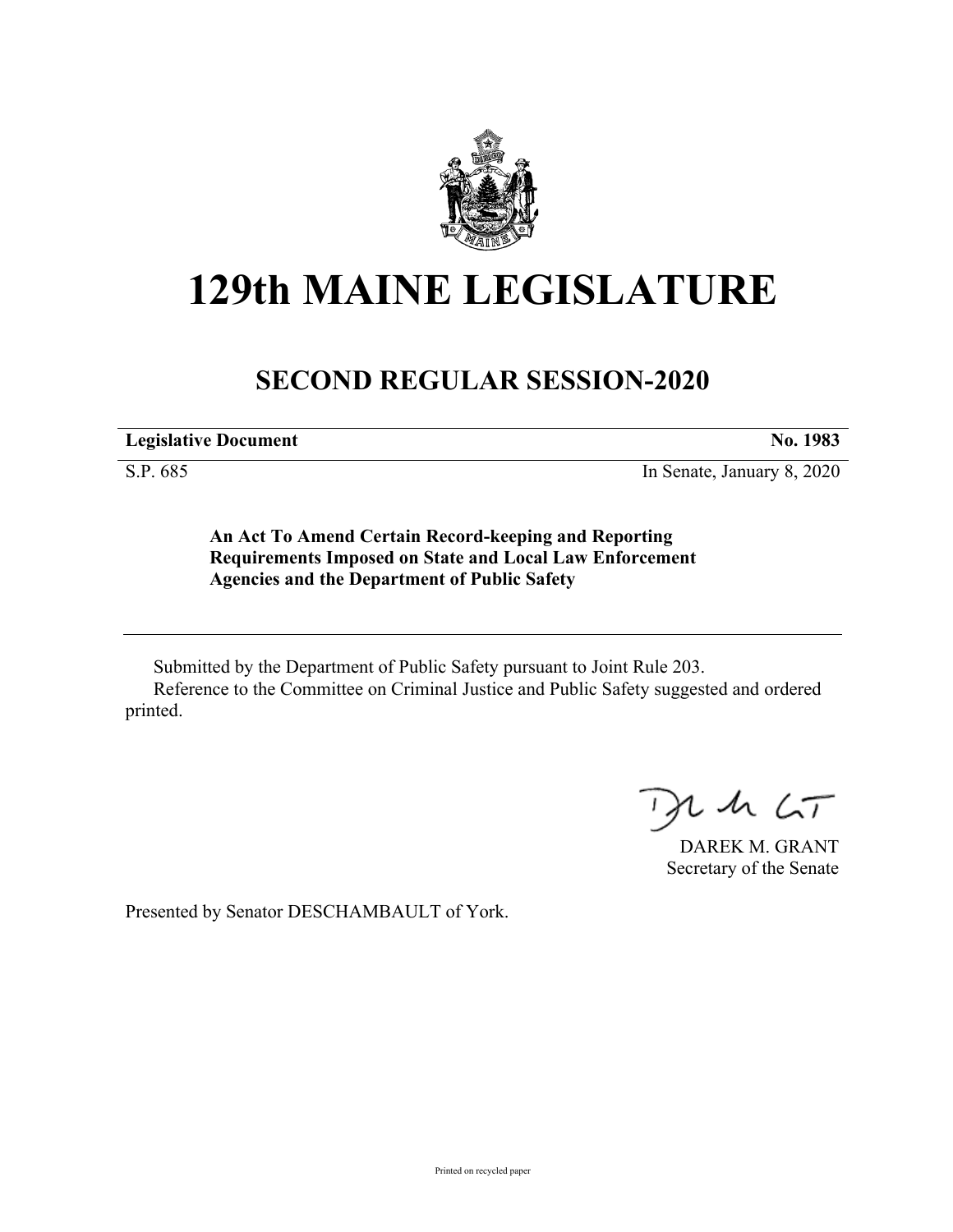- **Be it enacted by the People of the State of Maine as follows:**
- **Sec. 1. 15 MRSA §5825,** as corrected by RR 2017, c. 1, §9, is amended to read:

### **§5825. Records; reports**

 **1. Records of forfeited property.** Any officer, to whom or department or agency 5 having custody of to which property subject to forfeiture under section 5821 or having disposed of the property has been ordered forfeited shall maintain complete records showing:

- A. From whom it received the The name of the court that ordered each item of property to be forfeited to the officer, department or agency;
- 10 B. Under what authority it held, received or disposed of the property;
- C. To whom it delivered the property;
- D. The date and manner of destruction or disposition of the on which each item of property was ordered forfeited to the officer, department or agency; and
- 14 E. The exact kinds, quantities and forms of the A description of each item of property forfeited to the officer, department or agency.

16 The records must be open to inspection by all federal and state officers responsible for enforcing federal and state drug control laws. Persons making final disposition or 18 destruction of the property under court order shall report, under oath, to the court the exact circumstances of the disposition or destruction.

 **2. Department of Public Safety; centralized record.** The Department of Public Safety shall maintain a centralized record of property seized, held by and ordered to the department. A report of the disposition transfer of property previously held by the department Department of Public Safety and then ordered by the a court to any be 24 forfeited to another governmental entity must be provided at least quarterly upon request to the Commissioner of Administrative and Financial Services and the Office of Fiscal 26 and Program Review for review. These records must include an estimate as to the fair market value of items seized. The report must account for any such transfer that occurred during the 12 months preceding such a request.

#### **SUMMARY**

 This bill amends the laws regarding asset forfeiture-related record keeping to clarify that records of property that is forfeited to law enforcement agencies must be maintained by those agencies and to change the specific information that must be included in those records. The bill also provides that such records are open to inspection by anyone. The bill provides that reports concerning the transfer of property held by the Department of Public Safety and then ordered by a court to be forfeited to another governmental entity must be provided upon request to the Commissioner of Administrative and Financial Services and the Office of Fiscal and Program Review. The Department of Public Safety's reports must account for any such forfeiture that occurred during the 12 months preceding such a request. The bill eliminates the current law that requires the Department